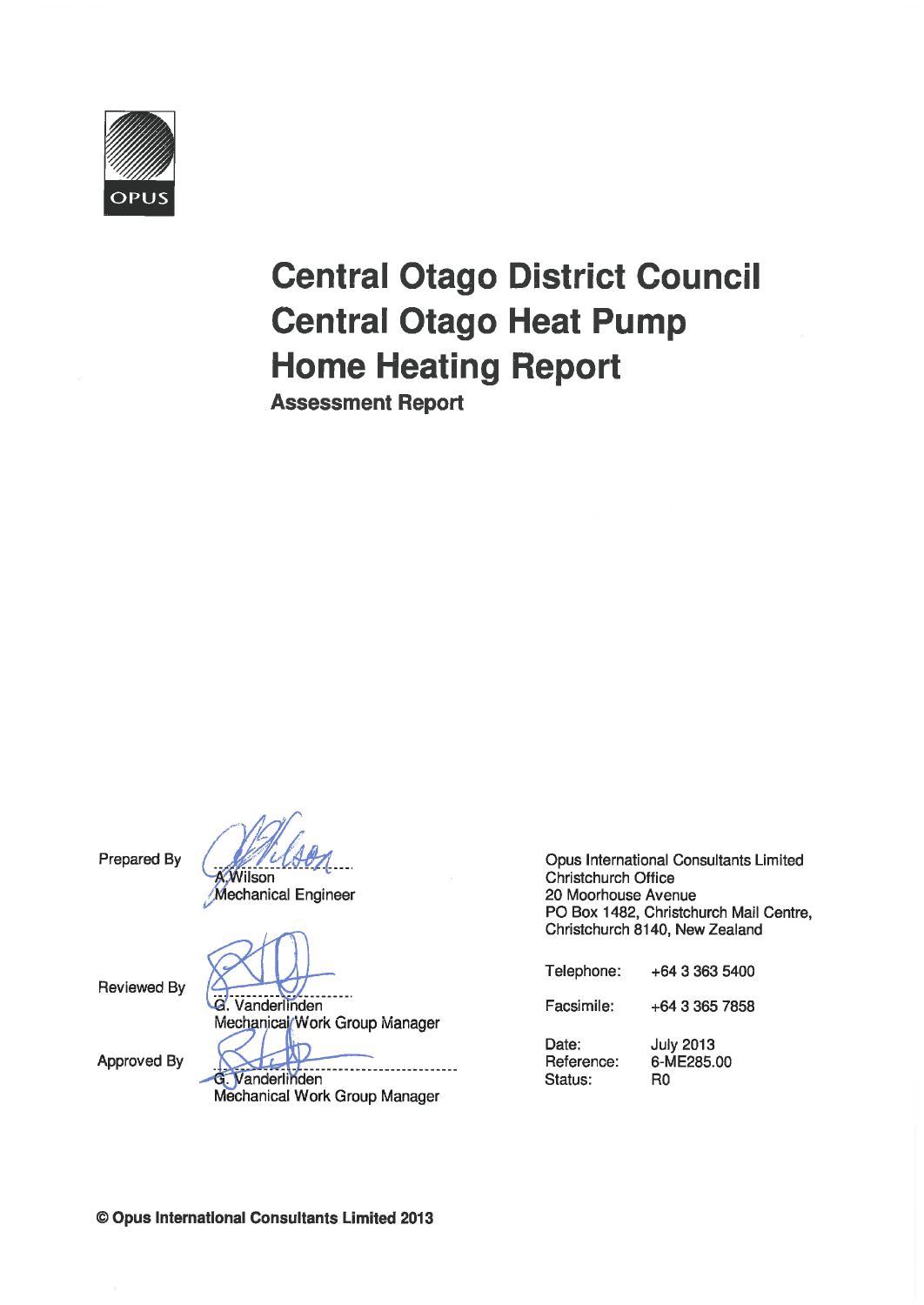# **Contents**

| $\mathbf{1}$   |     |  |  |  |
|----------------|-----|--|--|--|
| $\overline{2}$ |     |  |  |  |
|                | 2.1 |  |  |  |
|                |     |  |  |  |
|                |     |  |  |  |
| $\mathbf{3}$   |     |  |  |  |
|                | 3.1 |  |  |  |
|                |     |  |  |  |
|                |     |  |  |  |
|                |     |  |  |  |
| 4              |     |  |  |  |
|                |     |  |  |  |
|                |     |  |  |  |

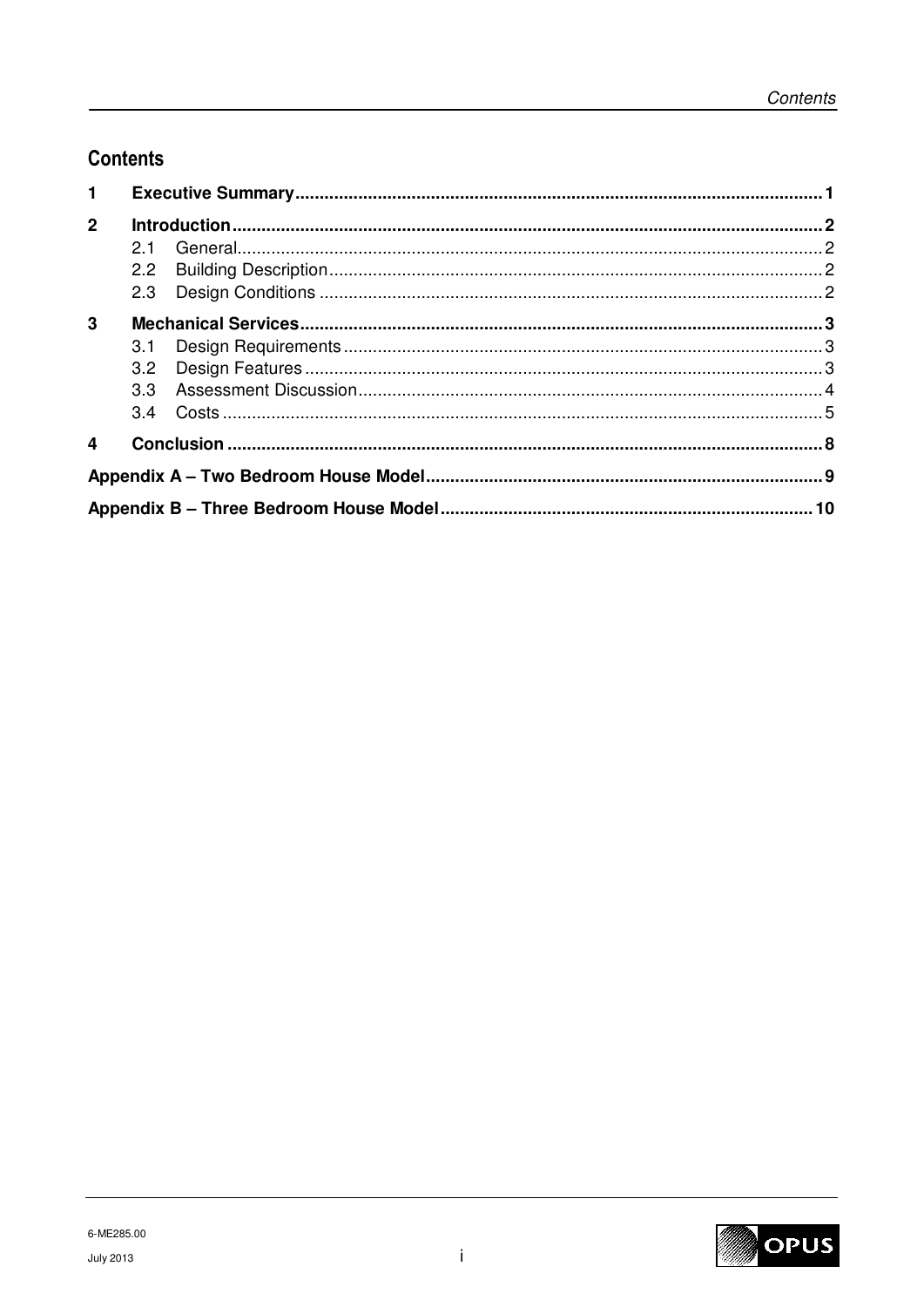## **1 Executive Summary**

Opus International Consultants (Opus) was commissioned to advise the Central Otago District Council on the merit of heat pumps as the sole heating source to replace wood/multifuel burners in an average 1980's Central Otago home, under the Otago Regional Council Air Plan requirements now and in the future.

The construction type for a Central Otago home from that time period consist of timber frame with minimal insulation and single glazed windows. The assessment considered both two and three bedroom homes with varying orientations.

Central Otago has some of the most extreme climate on mainland New Zealand. It is characterised by:

- Hot summers
- Cold dry winters
- A predominantly dry westerly wind flow.
- Low air humidity

The temperatures to be encountered by the sole heating source ranges from

#### **External Conditions**

| Summer | $29.4^{\circ}$ C                                         |
|--------|----------------------------------------------------------|
| Winter | -5.3°C (minimum low temperatures of approximately -12°C) |

#### **Indoor Conditions**

Temperature 21°C

Based on Central Otago conditions dwellings require between 5.5 kW and 11 kW of heating during the winter season. Currently, there are several heat pump models available from local retailers which will provide heating in central Otago winter conditions.

There are simple building improvements over the base model which can reduce heat loss and improve the thermal efficiency of houses. These include:

- **Installing/upgrading insulation**
- Double glazing
- Draft control

Opus makes the following recommendations in order to maximise sole heating source's efficiency:

- a) Upgrade roof and wall insulation with wool or fibreglass to reduce heat loss and energy consumption.
- b) Upgrade windows to double glazed windows.

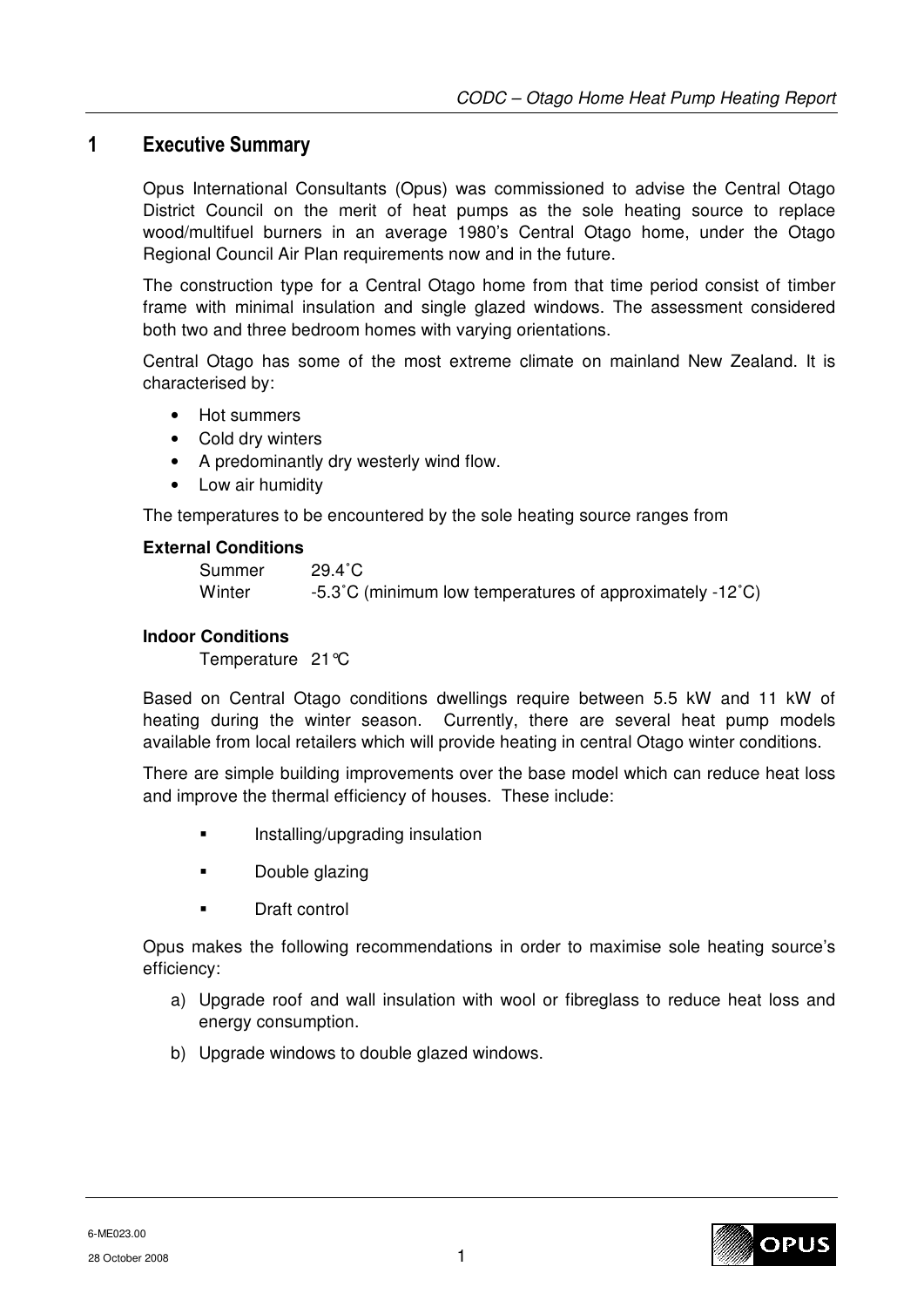# **2 Introduction**

#### **2.1 General**

Opus International Consultants (Opus) was commissioned to advise the Central Otago District Council on the merit of heat pumps as the sole heating source to replace wood/multifuel burners in an average 1980's Central Otago home, under the Otago Regional Council Air Plan requirements now and in the future.

This report discusses the assessment of mechanical services, updated from the original report written in 2008.

The report includes some discussion on the various types of modifications that could be made to a home to improve the efficiency of the sole heating source.

#### **2.2 Building Description**

The buildings of concern are average single storey Alexandra stock houses of typical 1980s summerhill stone. Based on the New Zealand Standards NZS 3604:1981 used for the homes concerned in this assessment, it is expected that the average Alexandra stock house of the time period mentioned above, would consist of the following:

- Timber frame building
- Single glazed windows
- Wall construction: face brick with inner gypsum wall, separated by a 50 mm gap with no extra insulation
- Carpeted concrete floor

This assessment considers both two and three bedroom homes with a gross floor area of approximately 114  $m^2$  and 134  $m^2$ .

#### **2.3 Design Conditions**

Central Otago has some of the most extreme climate on South Island New Zealand. It is characterised by:

- Hot summers
- Cold dry winters
- A predominantly dry westerly wind flow.
- Low air humidity

The buildings of concern for this assessment are located within Central Otago in Alexandra. The temperatures to be encountered by the sole heating source ranges from

#### **2.3.1 External Conditions**

| Summer | $29.4^{\circ}$ C                                      |
|--------|-------------------------------------------------------|
| Winter | -5.3°C (peak low temperatures of approximately -12°C) |

#### **2.3.2 Indoor Conditions**

Temperature 21°C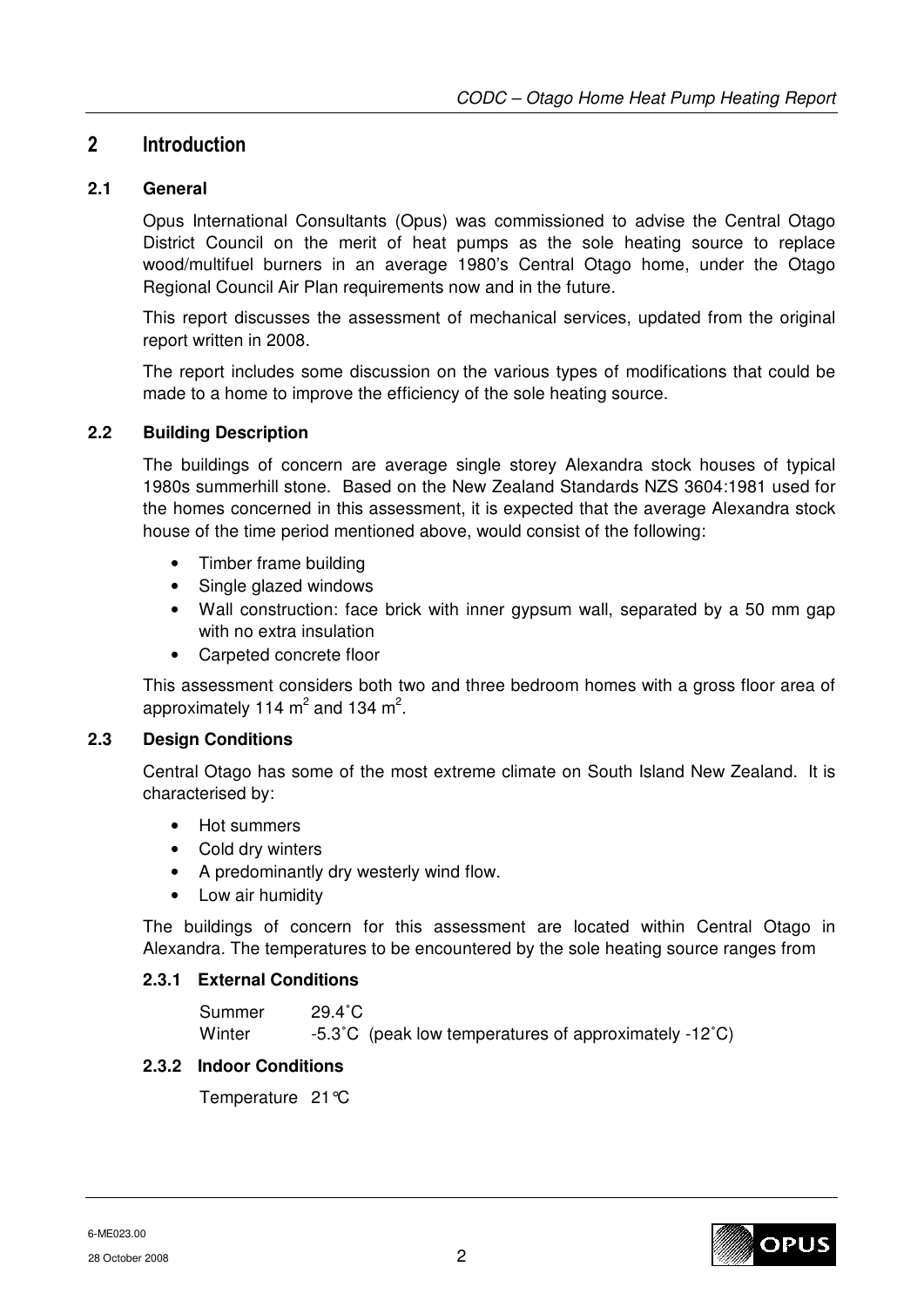## **3 Mechanical Services**

#### **3.1 Design Requirements**

Further to Section 2.3, the following applies:

#### **3.1.1 Design Standards**

The following design standards and codes will be used in undertaking the assessment:

- AS/NZS 3823:2005 Performance of electrical appliances
- NZS 3604:2006 Timber Framed Buildings
- NZS 4218:2004 Energy Efficiency Small Building Envelope
- New Zealand Building Code

#### **3.1.2 Objectives**

The Central Otago District Council has a set of minimum standards for energy efficiency and sustainability that apply to this assessment. These standards are based on the Minimum Energy Performance Standards (MEPS) and the Energy Efficiency and Conservation Authority (EECA) guidelines for certain products such as heat pumps. Heat pumps must comply with these standards for energy efficiency along with the standards set by Standards New Zealand.

The CODC requirements have been compiled to achieve a high level of electrical energy efficiency and minimal environmental foot print. These are summarised as:

- (i) Determine appropriate heat pump system based on economic feasibility.
- (ii) Achieve specified design conditions.
- (iii) Utilise energy efficient equipment.
- (iv) Minimise electricity usage comply with AS/NZS 3823 and MEPS/EECA recommendations.

Current MEPS requirements for split system heat pumps are an Annualised Coefficient of Performance of 3.66 for heat pumps under 4 kW and 3.22 for heat pumps from 4 to 10 kW. The Coefficient of Performance is a rating of refrigeration equipment efficiency according to the ratio of heat output to electrical power input. The COP varies with seasonal temperatures so the annualised efficiency is its estimated overall performance through the year.

#### **3.2 Design Features**

#### **3.2.1 Heating, Ventilation and Air Conditioning (HVAC) Requirements**

A series of preliminary simulations of the building, and its environment, was generated in order to better determine the thermal comfort requirements. The building is expected to require approximately 5.5 kW of heating for the common



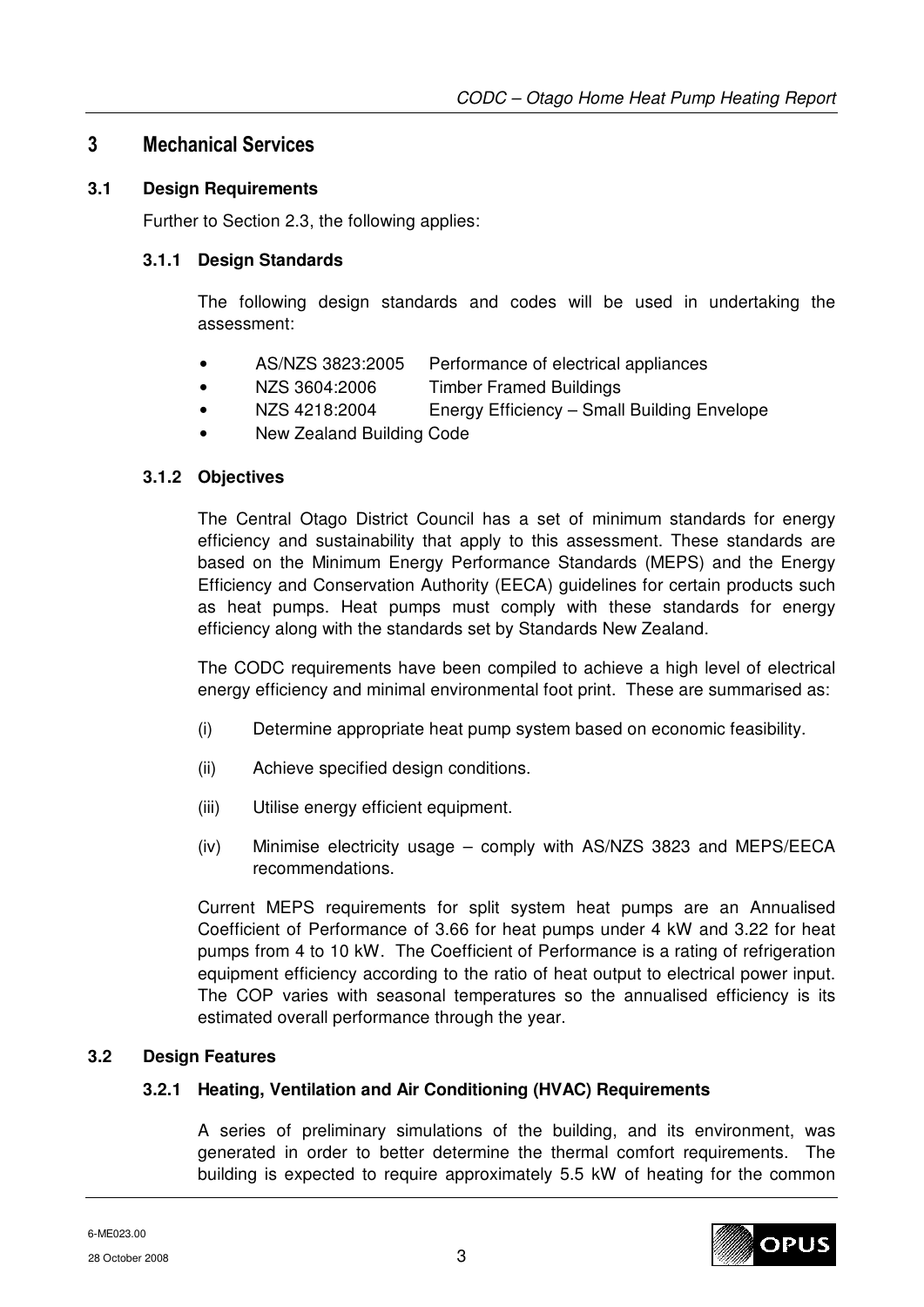living space for a two bedroom house and approximately 6 kW of heating for the common living space for a three bedroom house to maintain the desired conditions within the building. Should it be desired to heat the entire home, instead of just the common living space, a two bedroom house would then require approximately 9.5 kW of heating compared to approximately 11 kW of heating for a three bedroom home.

#### **3.3 Assessment Discussion**

#### **3.3.1 Requirements**

As explained in section 3.2.1, an average 1980's Central Otago home would require between approximately 5.5 and 11 kW of heating during the winter season based on the orientation of the house, quality of the construction and the improvements made to the house (e.g. ceiling insulation, wall insulation and floor insulation).

## **3.3.2 Building Improvements**

Although this report focuses on the use of air conditioning units as the sole energy source for Central Otago houses, there are simple improvements over the base model which can reduce heat loss. These improvements include:

- Installing/upgrading insulation
- Double glazing
- Draft control (reduction of outside air infiltration)

According to NZS 4218:2004, the Standard specifies minimum thermal energy performance requirements for buildings to achieve an adequate standard of energy efficiency. The rating of thermal resistance of a building element (e.g. wall, floor or roof) is referred to as the R-value. The minimum R-values required by this Standard will provide economic benefits relative to an uninsulated building. The higher levels of insulation provide a higher R-value which provides further benefits. As part of this assessment, a list was drawn of potential improvements to a typical 1980's Central Otago stock house. These are summarised below:

- (i) Ceiling insulation (fibreglass or wool).
- (ii) Wall insulation (fibreglass or wool).
- (iii) Double glazed windows.

Should these changes be made to a Central Otago home, it is estimated that properly installing wall and ceiling insulation would improve the thermal resistance of the building by 14 to 25%. As a simple lower cost measure, installation of insulation is the best option for improving the thermal efficiency of any building.

Furthermore, should double glazed windows be added in addition to the wall and ceiling insulation, the thermal resistance of the building could improve by 20 to 30%

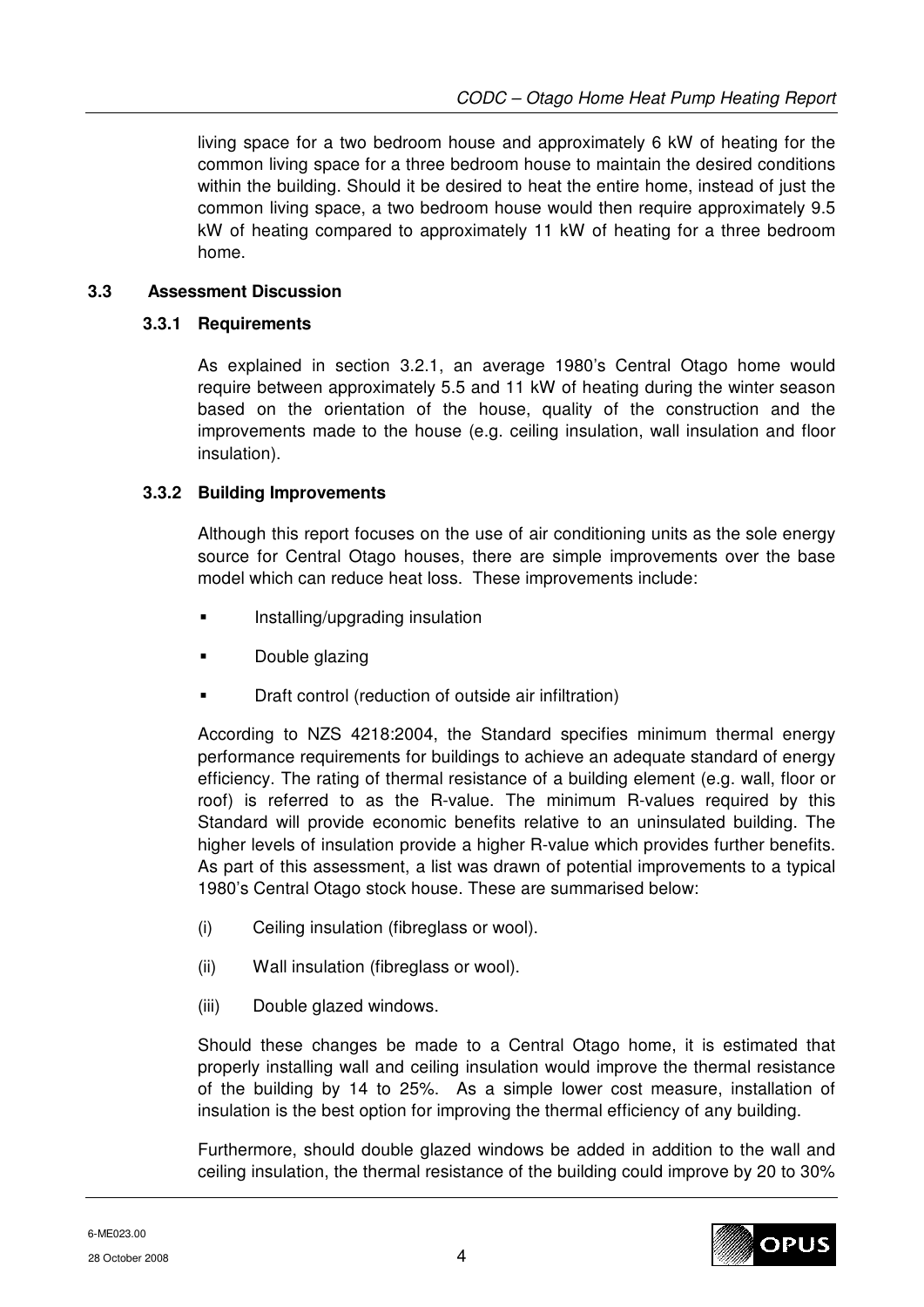Both insulation and double glazing improve thermal efficiency. They also reduce the infiltration of outside air.

Infiltration is outside air leaking into the building, which is balanced by inside air leaking out. The heating required for incoming outside air and the loss of warm interior air is a significant building heat load. Therefore reduction of air leakage can significantly improve comfort and reduce heating loads.

#### **3.3.3 Effect of External Conditions on Performance**

Air conditioning units use a gas with low boiling point characteristics to transfer energy, based on reversible Rankine thermodynamic cycle. The refrigerant gas employed in these systems changes state as it travels round the circuit between the indoor and outdoor units as a result of the temperature difference between the gas and the environments.

In heating mode, the indoor unit receives hot gas from the outdoor unit. The gas changes state to a liquid in the indoor unit giving up heat to the interior space. The liquid refrigerant returns to the outdoor unit.

In the outdoor unit the liquid refrigerant changes back to a vapour by taking in energy from the external environment. This is possible because the liquid refrigerant is generally colder than the surrounding air. The refrigerant, now a gas, travels to the indoor unit.

As the outdoor conditions get close to the temperature of the refrigerant the efficiency of the cycle reduces. Consequently, in winter extreme cold reduces the amount of heat available to the indoor unit.

The normal operating temperature range of many low cost A/C units is quite high in NZ terms, some as high as 0°C. Some units, sold predominantly in the North Island, are rated for -5°C, which would stop working in the Central South Island winters.

Therefore we have assumed the design condition should be -12°C for the Central Otago region. There is data demonstrating low temperatures lower than this, as low as -15°C. In this case the indoor units would not be able to achieve the design indoor conditions, but approximately 2-3°C less, around 18-19°C. For most users this reduction would be acceptable.

#### **3.4 Costs**

#### **3.4.1 Capital cost**

The cost of a heatpump for domestic use can range from \$2,500 to \$5,000 depending on its kW rating.

This above does not include installation cost, which is estimated at \$500 to \$1,600 depending on complexity.

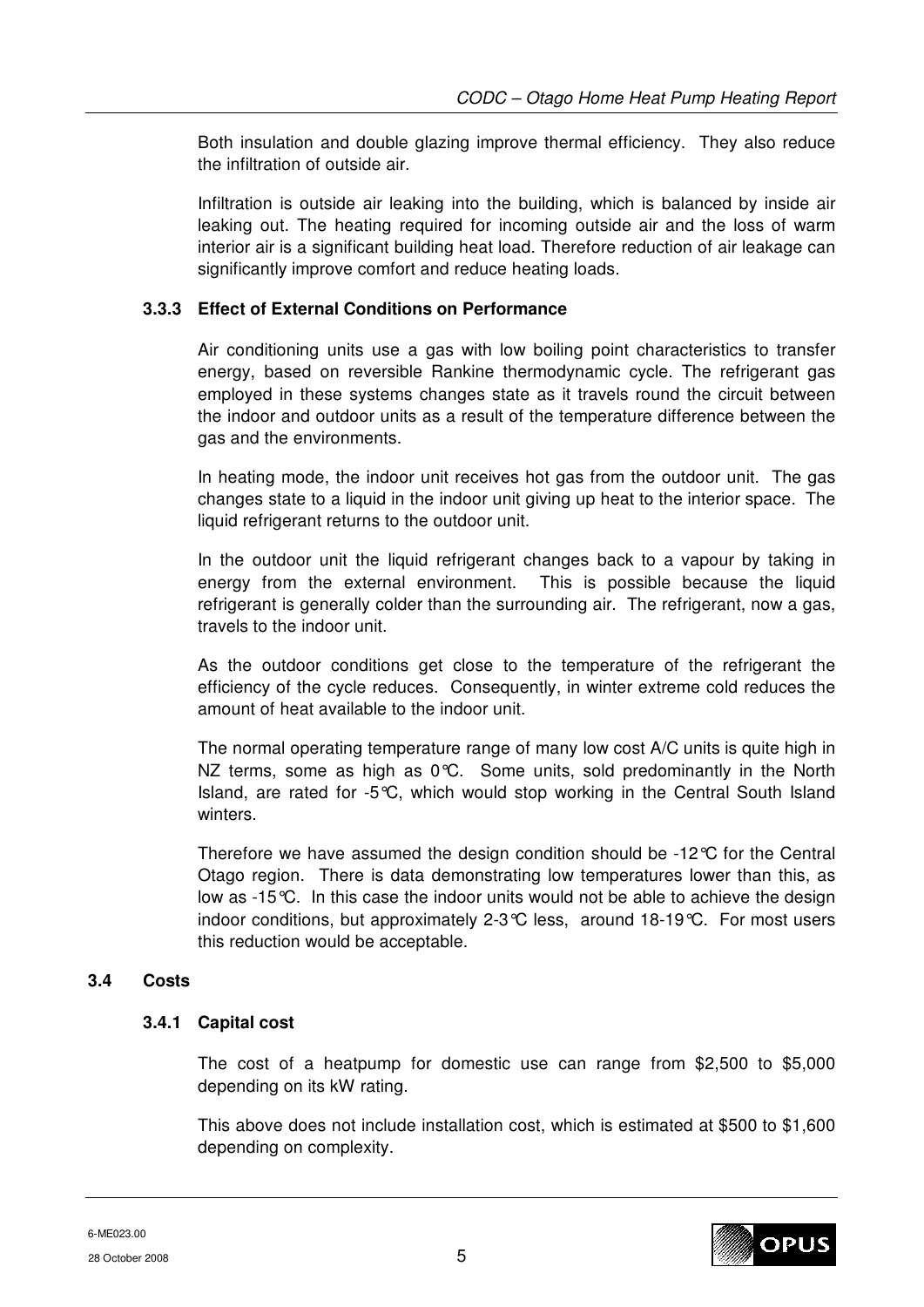## **3.4.2 Operating costs**

The thermal model was used to estimate the annual energy consumption for the subject houses, then approximate annual heating costs.

Electrical power costs were based on a rate of \$0.33 / kW-hr plus a line charge of \$1.00 per day. This is based on an 'anytime/24hour' charge rate without prompt payment discount.

Annual energy demand for two- and three-bedroom houses calculated by the thermal model is shown in the table below. Many houses are heated by a single heat pump which heats only the lounge, kitchen and dining areas of the house. This situation is also presented in the table.

Energy consumption and costs for a three-bedroom house, insulated and doubleglazed, to show the approximate savings achievable with energy-saving renovations.

| House     | Whole House<br>heating (kW-hr) | <b>Annual Power</b><br>costs | Lounge,<br>Kitchen heating<br>$(kW-hr)$ | <b>Annual Power</b><br>costs |
|-----------|--------------------------------|------------------------------|-----------------------------------------|------------------------------|
| 2-Bedroom | 9,965                          | \$1,456                      | 5,281                                   | \$940                        |
| Standard  |                                |                              |                                         |                              |
| 3-Bedroom | 14,398                         | \$1,943                      | 7,617                                   | \$1,197                      |
| Standard  |                                |                              |                                         |                              |
| 3-Bedroom | 6,159                          |                              | 3,258                                   | \$718                        |
| Insulated |                                | \$1,037                      |                                         |                              |

Also for comparison the table below provides costs of heating with firewood and wood pellets and heat pump electrical power costs. The comparison is for loungekitchen heating rather than whole-house, since a single wood fire or pellet fire is presumed to be typical. The wood fire is presumed to be a modern clean-burner with 70% efficiency, the pellet fire 80% efficient.

| House                                  | Lounge, Kitchen<br>heating (kW-hr) | <b>Annual Power</b><br>Firewood<br>costs |         | <b>Wood Pellets</b> |
|----------------------------------------|------------------------------------|------------------------------------------|---------|---------------------|
| 2-Bedroom<br>\$940<br>5281<br>Standard |                                    | \$833                                    | \$384   |                     |
| 3-Bedroom<br>Standard                  | 7.617                              | \$1,197                                  | \$1,202 | \$554               |

While the fire wood alternative is significantly cheaper, despite its lower efficiency, it is much less controllable or convenient. For the lower cost, much more input in the form of handling and stockpiling the fire wood, is required of the user.

#### **3.4.3 Availability in Central Otago Region**

Both Mitsubishi Electric and Daikin offer domestic heat pump systems able to provide heating at the minimum temperature design of  $-12^{\circ}$ C. Mitsubishi's

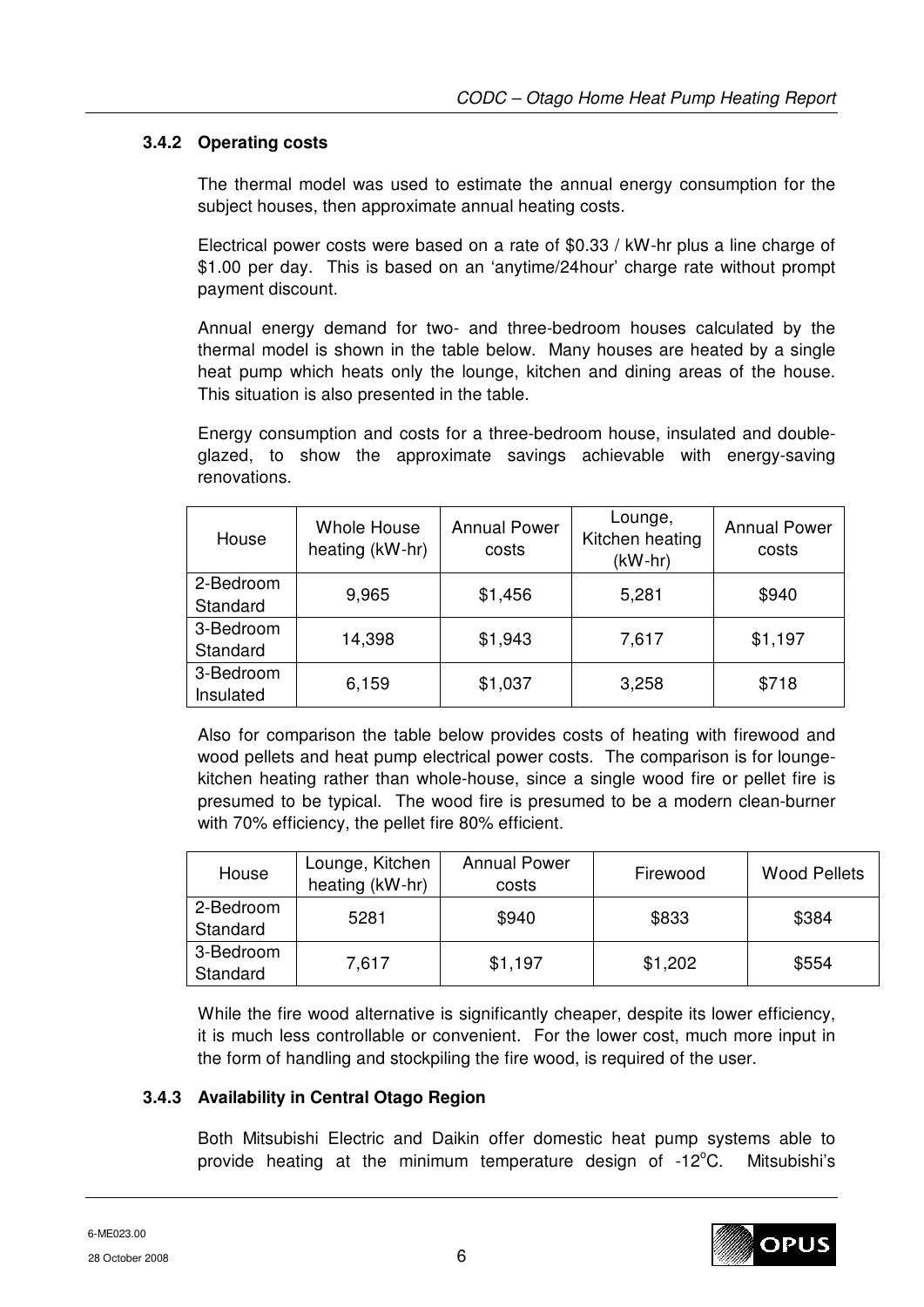Hypercore series demonstrates performance at its rated capacity at -15°C, and continues to provide heating to -25°C. Information on these systems is available on their web sites:

Mitsubishi Electric http://www.mitsubishi-electric.co.nz/heatpump/

Daikin www.daikin.co.nz/home-solutions

Hypercore www.mitsubishi-electric.co.nz/heatpump/group.aspx?cat=7665

When selecting systems for the local region the following must be considered in the information provided by the suppliers:

- External operating conditions
- Internal operating conditions
- Refrigerant gas type, should be R407 or R410
- Outdoor unit power requirements
- Filter type and location
- Condensate drainage requirements for the indoor unit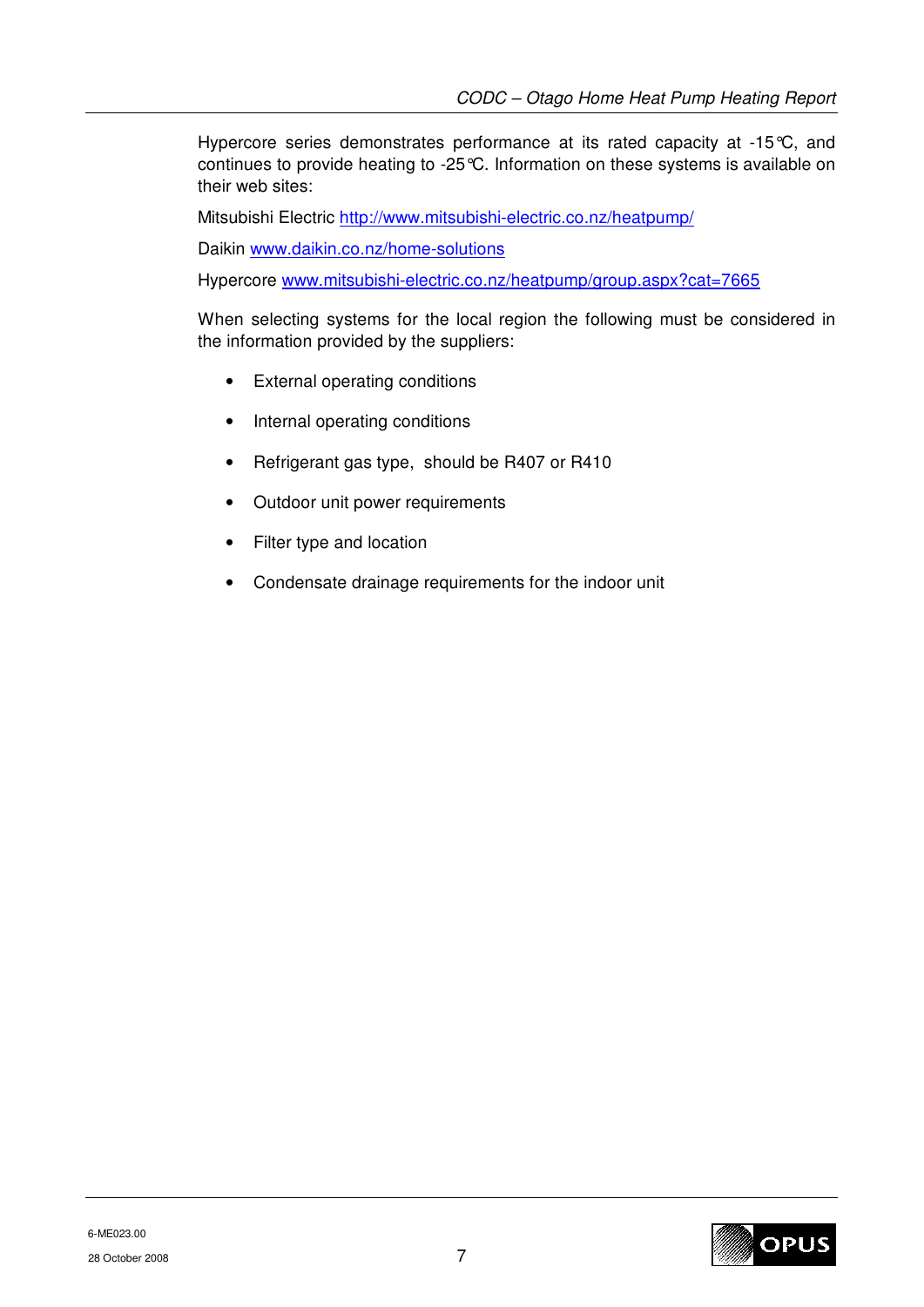# **4 Conclusion**

The assessment results suggest that it is possible to install heat pumps in the Central Otago region while keeping a coefficient of performance that is above the requirements set by New Zealand Standards. Though the heating efficiency of heat pumps decreases with lower temperatures, Daikin and Mitsubishi offer solutions that could adequately heat an Alexandra home at temperatures of -12˚C.

Opus also makes the following building recommendations to maximise the heating efficiency:

Upgrade roof and wall insulation with wool or fibreglass to reduce heat loss and energy consumption.

Upgrade windows to double glazed windows.

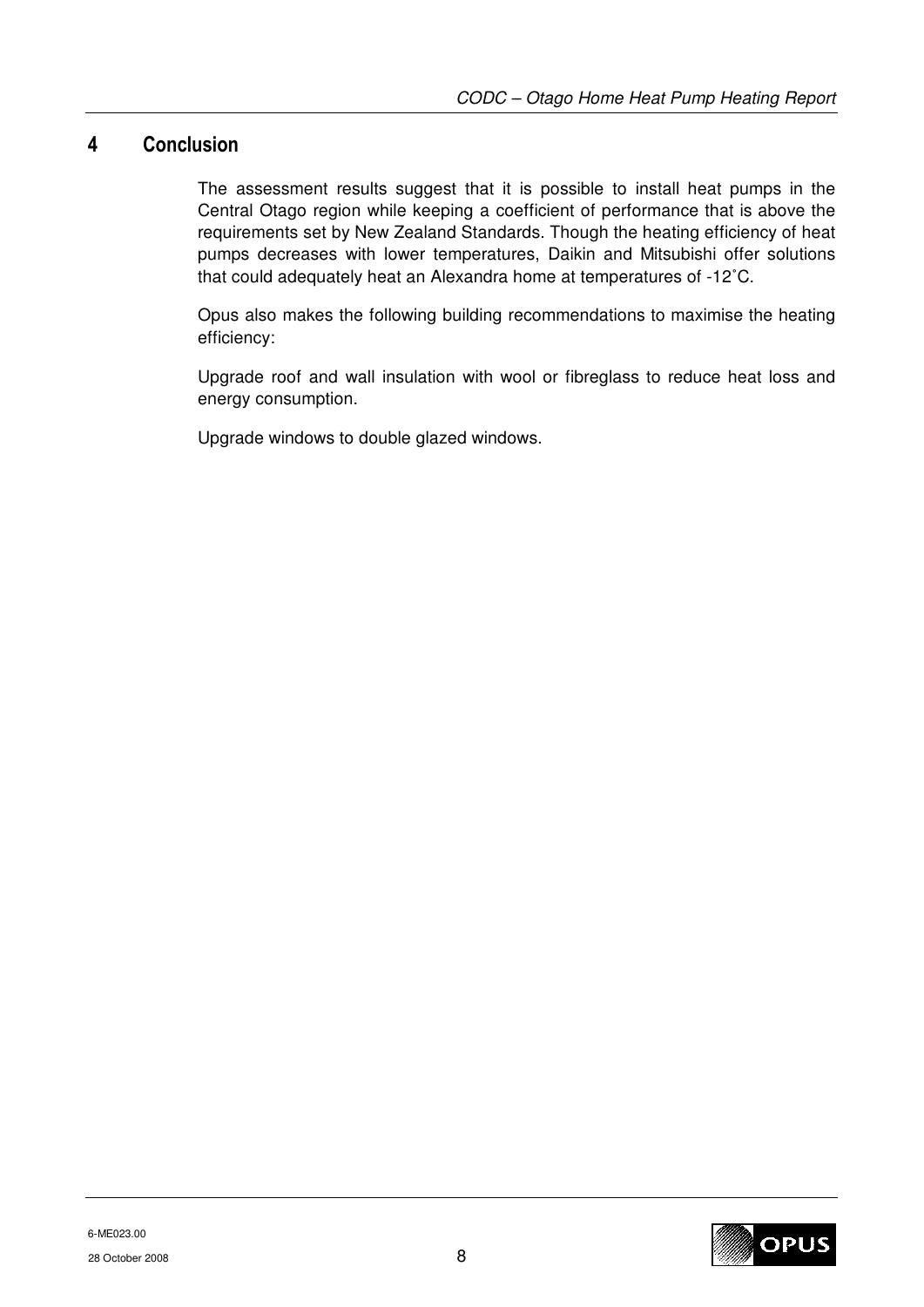# **Appendix A – Two Bedroom House Model**

The following table was generated in order to better determine the thermal comfort requirements and represents a series of simulations of the building and its environment. In this model, a house with a single bedroom, a double bedroom, bathroom, living room, dining room and kitchen was modelled. Each alternative represents a different orientation of the house and each column represents different types of improvements that could be made to the house in order to improve its thermal resistance.

| 2 Bedroom House                                                  |                                                                  |                                      |                         |                                     |                                              |
|------------------------------------------------------------------|------------------------------------------------------------------|--------------------------------------|-------------------------|-------------------------------------|----------------------------------------------|
| <b>Alternative</b>                                               | Room                                                             | <b>Std</b><br><b>Heating</b><br>(kW) | Wall<br>Heating<br>(kW) | <b>Dbl Glaze</b><br>Heating<br>(kW) | <b>Wall and Dbl</b><br>Glaze<br>Heating (kW) |
|                                                                  | 1 - House with Living room, dining room and kitchen facing East  |                                      |                         |                                     |                                              |
|                                                                  | Bathroom                                                         | 1.10                                 | 0.83                    | 0.98                                | 0.70                                         |
|                                                                  | Double Bdrm                                                      | 2.13                                 | 1.75                    | 1.87                                | 1.48                                         |
|                                                                  | Kitchen/Dining                                                   | 2.73                                 | 2.32                    | 2.35                                | 1.93                                         |
|                                                                  | Living Room                                                      | 2.05                                 | 1.39                    | 1.79                                | 1.43                                         |
|                                                                  | Single Bedroom                                                   | 1.15                                 | 0.73                    | 1.00                                | 0.87                                         |
|                                                                  |                                                                  |                                      |                         |                                     |                                              |
|                                                                  | 2 - House with Living room, dining room and kitchen facing North |                                      |                         |                                     |                                              |
|                                                                  | <b>Bathroom</b>                                                  | 1.29                                 | 0.98                    | 1.15                                | 0.85                                         |
|                                                                  | Double Bdrm                                                      | 1.98                                 | 1.63                    | 1.72                                | 1.36                                         |
|                                                                  | Kitchen/Dining                                                   | 3.00                                 | 2.55                    | 2.61                                | 2.16                                         |
|                                                                  | Living Room                                                      | 2.04                                 | 1.67                    | 1.76                                | 1.40                                         |
|                                                                  | Single Bedroom                                                   | 0.88                                 | 0.78                    | 0.76                                | 0.66                                         |
|                                                                  |                                                                  |                                      |                         |                                     |                                              |
|                                                                  | 3 - House with Living room, dining room and kitchen facing West  |                                      |                         |                                     |                                              |
|                                                                  | <b>Bathroom</b>                                                  | 1.29                                 | 0.98                    | 1.15                                | 0.85                                         |
|                                                                  | Double Bdrm                                                      | 2.00                                 | 1.65                    | 1.74                                | 1.39                                         |
|                                                                  | Kitchen/Dining                                                   | 2.76                                 | 2.34                    | 2.38                                | 1.94                                         |
|                                                                  | Living Room                                                      | 2.02                                 | 1.65                    | 1.75                                | 1.39                                         |
|                                                                  | Single Bedroom                                                   | 1.10                                 | 0.97                    | 0.96                                | 0.84                                         |
|                                                                  |                                                                  |                                      |                         |                                     |                                              |
| 4 - House with Living room, dining room and kitchen facing South |                                                                  |                                      |                         |                                     |                                              |
|                                                                  | <b>Bathroom</b>                                                  | 1.36                                 | 1.03                    | 1.22                                | 0.90                                         |
|                                                                  | Double Bdrm                                                      | 2.09                                 | 1.72                    | 1.83                                | 1.45                                         |
|                                                                  | Kitchen/Dining                                                   | 2.62                                 | 2.22                    | 2.24                                | 1.83                                         |
|                                                                  | Living Room                                                      | 2.00                                 | 1.64                    | 1.74                                | 1.38                                         |
|                                                                  | Single Bedroom                                                   | 1.11                                 | 0.98                    | 0.97                                | 0.84                                         |
|                                                                  |                                                                  |                                      |                         |                                     |                                              |